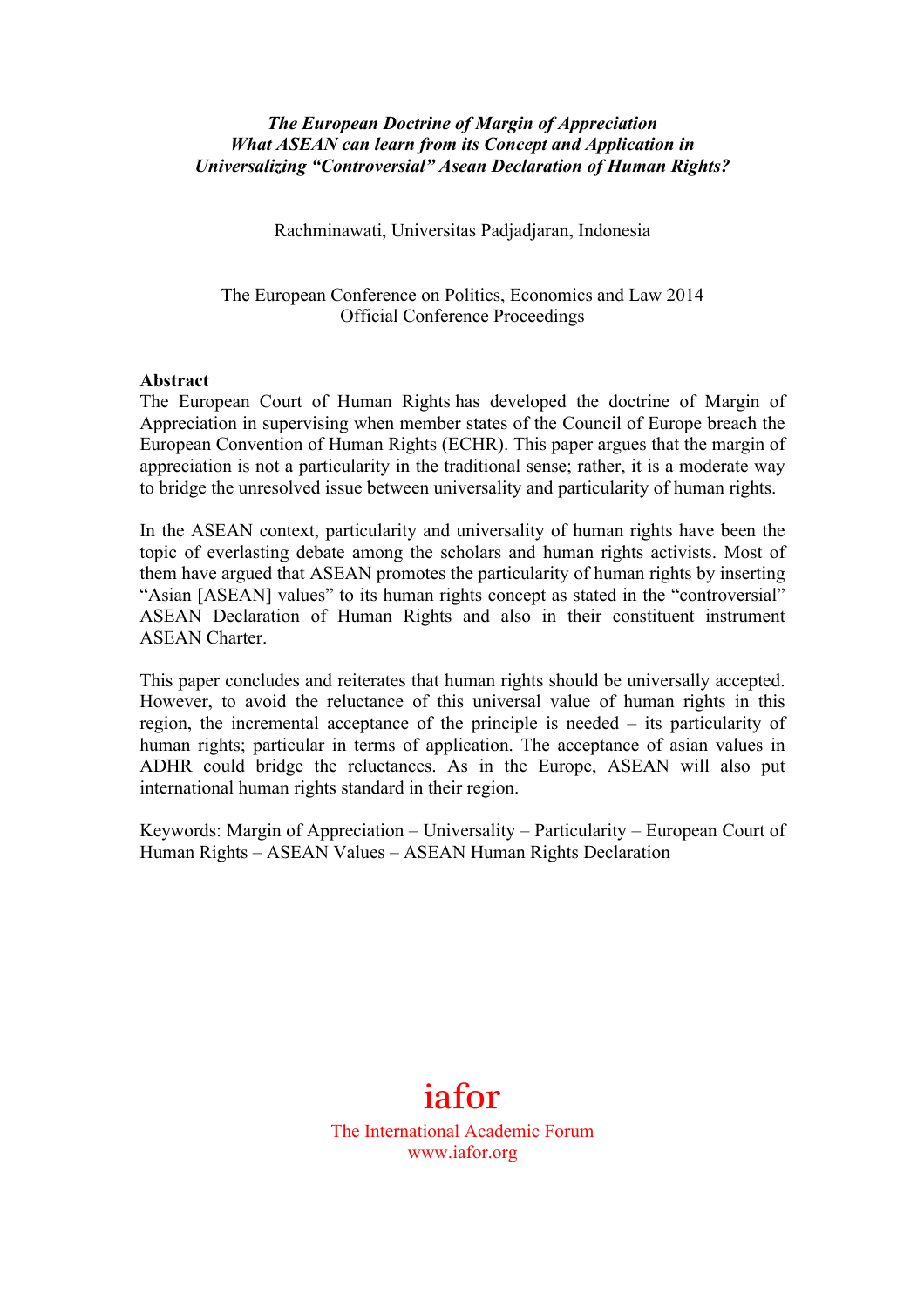# **1. Introduction**

Due to lack of references discussing deeply about ASEAN (Asean) as international regional organization as well as its member states, the researcher uses a lot of books or journals focusing on the study of Asia. Since ASEAN is part of Asia, the use of such materials is still relevan.

This paper will try to seek the European Doctrine of Margin of Appreciation (MoA) used by The European Court of Human Rights (ECtHR) in supervising when member states of the Council of Europe breach the European Convention of Human Rights (ECHR). The concept, process, and application of this doctrine will be the outcome of this paper to be a lesson learned for ASEAN in universalizing "controversial" ASEAN Declaration of Human Rights (AHRD).

This paper argues that the MoA is not a particularity in the traditional sense; rather, it is a moderate way to bridge the unresolved issues between universality and particularity of human rights. Therefore, for the most part ASEAN can learn from Europe.

To that end, this paper is devided into three parts. The first part deals with the need to redifine human rights; second and third part are the main parts, second part deals with the discussion on MoA which aims to prove that MoA is a concrete form of particularism in European regime; third part will come with the analysis of lesson learned from the concept and application of MoA for ASEAN to universalising their ADHR; these parts are followed by a conclusion.

# **2. Redifining Human Rights: The Need for Effective Human Implementation**

Beginning with the definition of human rights, this part will identify the problem of universality and particularity of human rights especially in ASEAN context. Human rights derive from dignity and worth inherent in the human person (Vienna Declaration, 1993). The recognition of the inherent dignity and of the equal and inalienable rights of all members of the human family is the foundation of freedom, justice, and peace in the world (The Preamble to the UDHR 1948). The preambles of the two main human rights covenant - ICCPR and ICESCR, restate that human rights derive from the inherent dignity of human person, but neither addresses this concept further (Connie de la Vega, 2013, 72). Human rights are the rights of all human beings (Smith et al, 2008, 7). It is based on the dignity of human nature endowed by reason and conscience inherent in human beings (UDHR, 1948). Smith argued that human rights are believed to have a universal value and moral with no boundaries of space and time inherent to all human (Rachminawati, 2014).

Human dignity is the basis of human rights, and therefore human rights norms and principles are universally accepted. However, Shaw in his book highlights that the implementation of human rights in the domestic level will sliglthly contradict the main principle in international law, that is the principle of 'State Sovereignity' (Shaw, 2008, 265). He strongly argued that indeed respect for human rights is the fondation for the world peace, but emphasizing the role of the state as the main sources of international human rights law as in the ICJ judgement in the Military and Paramilitary Activities in and against Nicaragua case stated that "... the fundamental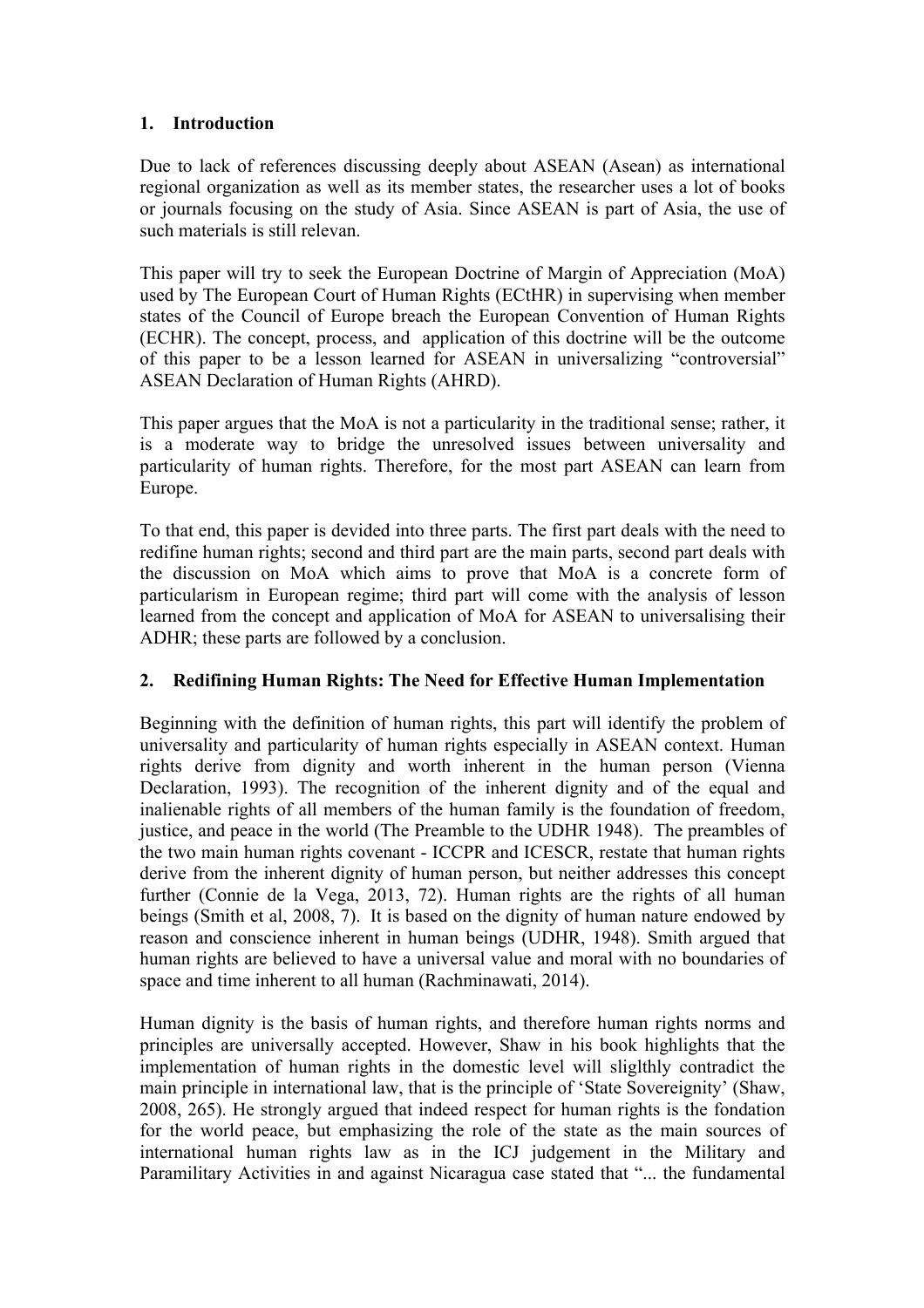principle of State soverignity, 'is a basic tenet,' on which the whole international law rest," (Shaw, 2008, 268). Similar to Shaw, Bedi (Bedi, Shiv R S, 2007, 37) argues that the development of human rights on the international level is one of the most startling innovation in modern international law, because it has a potential to unleash explosive forces that challenge the basic tenet of international law system—the principle of state sovereignity. However, 'third world states' claim that human rights is a product of western world. Western world often used 'the principle of state soverignity' as a tool to refuse any interferences on behalf of human rights.

Considering the big role of the state in the implementation of the universal human rights norms and values, the internal dynamics of normative development in each society should be considered equally important (Baik, 2012, 48). Amartya Sen in Baik (2012, 48) articulates that the liberty and rights ideas, the antecendents of individual freedom exis not only in Western culture, but in Asian [ASEAN] cultures as well. The cultural roots of humanism and the concept of human dignity are also recognised in Asian society in its religious or philosophical traditions. Kim emphasizes that because human rights are not attributed solely to Western concepts or philosophical traditions, the recognition of diversity and particularities in different cultures is increasingly important (Baik, 2012, 49).

In the context of ASEAN, the important thing to note is to not always refuse the Asian values in 'human rights tunnels,' but to make sure that the Asian values did not misuse the 'tunnels.' Today ASEAN member states show good performance in the use of this 'flexibility' term for the best implementation of human rights in their regime. The establishment of the ASEAN Declaration of Human Rights (hereinafter ADHR) shows the improved recognition of human rights in ASEAN countries. However, critiques highly remain. Most human rights activist claims that ADHR contains particularity of human rights. In contrast, I would argue that ADHR cannot be considered containing particularity of human rights and therefore does not abrogate the universality of it. It is indeed a new form of universalism (Rachminawati, 2014). This positive optimism should be build to encourage the full realisation of human rights.

The diversity of the nations contribute to the differences of concepts of human rights as well as the promotion and protection. Diverse perspectives of states on human rights issues affect the procedure of implementation. Human rights conception is also influenced by the attitude and thinking of the nation and its member, hence the concept of particularity of human rights existed. This fact shows the paradox of universal human rights, which is universal in terms of principle, but particular in terms of application (Rachminawati, 2014).

At the same time, world community at large question the role and function of international human rights law regime today. The slow response from the UN and 'big players' countries around the world in cases of Palestinians bombing and invasion by Israel shows that human rights is only a tool for putting pressure on a weaker country by a stronger country with ulterior motives. To conclude, I strongly agree with Baik (2012, 51) that the particularities embedded in the norms are the products of the actual process of norms adoption and tension that exist in each Asian [ASEAN] society today. It is important to appreciate those particularities in the norms in each society without compensating the universal nature of human rights.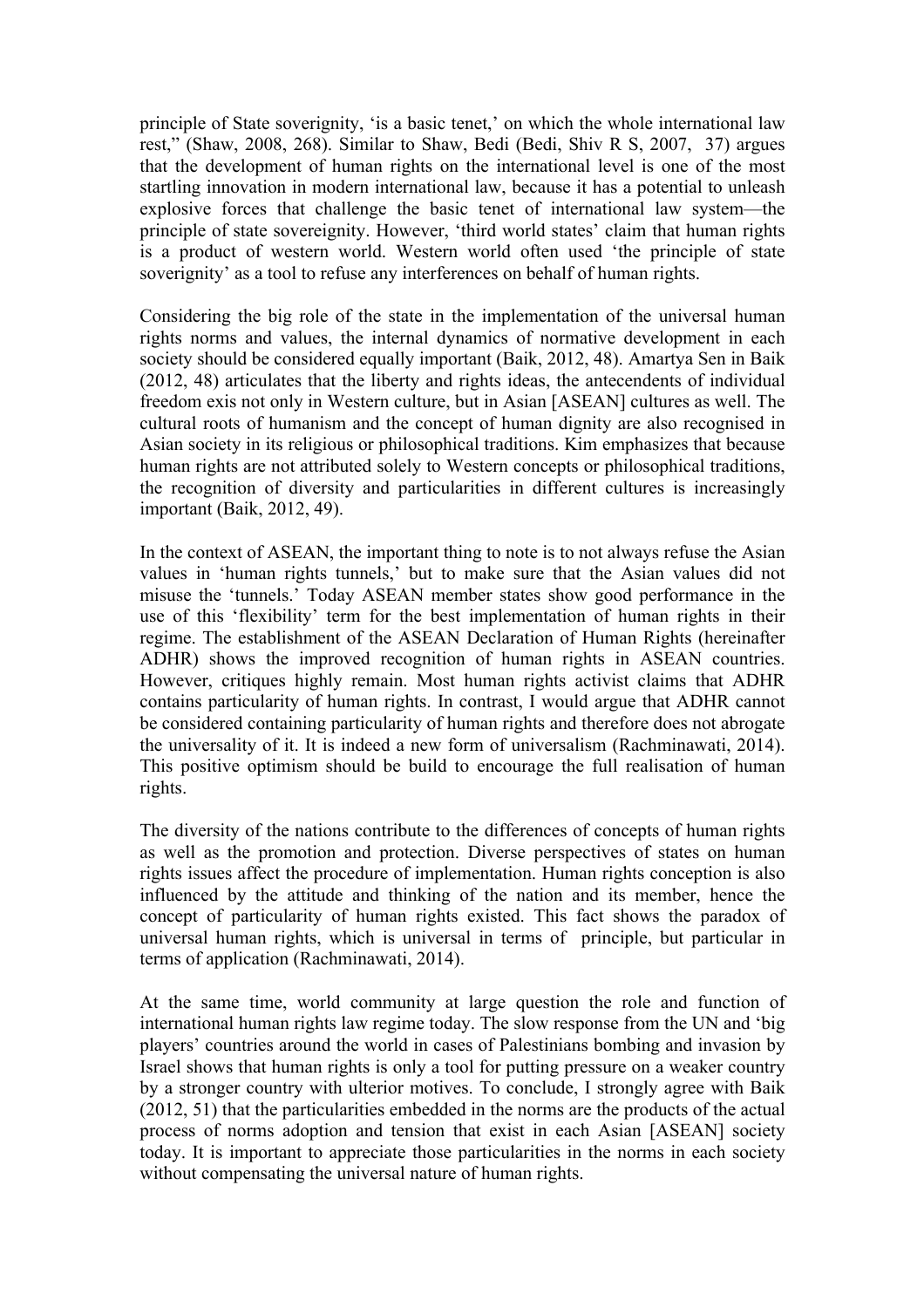## **3. Margin of Appreciation: A Concrete Form of Particularism in European Region**

This part will begin the discussion by giving the definition of margin of appreciation doctrine and its application in several landmark case, before the author will identify the forms of particularism of human rights contained in the doctrine, then conclude it with respected contribution of MoA towards universal human rights enforcement in Europe.

MoA is a doctrine of the European Court of Human Rights (hereinafter ECtHR) to consider whether a member state of the Council of Europe has breached the European Convention on Human Rights (hereinafter ECHR (Greer, 2006, 222). The MoA, typically described as a 'doctrine' rather than a principle, refers to the room for maneuver the Strasbourg institutions are prepared to accord national authorities in fulfilling their Convention obligations (Greer, 2006, 222).

The concept of this doctrine is an original feature of the jurisprudence of the ECtHR. which seeks to balance the primary of domestic implementation with supranational supervision (Baik, 2012, 66). Learning from the case of Hanyside v. United Kingdom (1976), the court applied wide MoA in assessing what measures are necessary to protect moral standards and declare that the interference of public authority is not in breach of article 10 of the convention. Article 10(2) leaves a room for the states margin of appreciation. The court found that there was not a uniform European conception of morals, and that this margin was given both to the domestic legislator and to the bodies, judicial amongst other, that are called upon to interpret and apply the law in force (Handyside v. United Kingdom, 24 ECHR (Ser. A) (1976) para. 43).

Manfred Nowak (63) also calls the doctrine as a limitation human rights clause in the ECHR. At first, I agree with Nowak that this is a limitation clause, but throughout the process, I see that this doctrine is more appropriately a doctrine of limitation clause implementation as enshrined in the ECHR by the ECtHR in many cases.

The background of the doctrine is the difficulty of the state parties in imposing the rule of law set out in the ECHR because the diversity in social, economic, political and cultural aspects. It was recognized by the Europeans themselves that they are heterogeneous. On the contrary, the non-Europeans often think that Europeans are homogeneous. Margin of appreciation will be applicable where there is an absence of a uniform European conception of the implications of the convention (De Schutter, 2010, 447). ECtHR realizes that national authorities are in a better position to obtain and assess local knowledge, which the court may not have either, or the significance of which it may misjudge (Greer, 2006, 224). However, this MoA goes hand-in-hand with a European supervision embracing both the law and the decisions applying it (Greer, 2006, 224).

Member states enjoy a certain MoA in asserting whether and to what extent differences in otherwise similar situations justify different treatments in law. The scope of margin will vary according to circumstances, subject matter, and its background (*Handyside v United Kingdom*, 1984). Necessary conditions for the limitation of Human Rights called MoA are: first is Legality (is measure prescribed by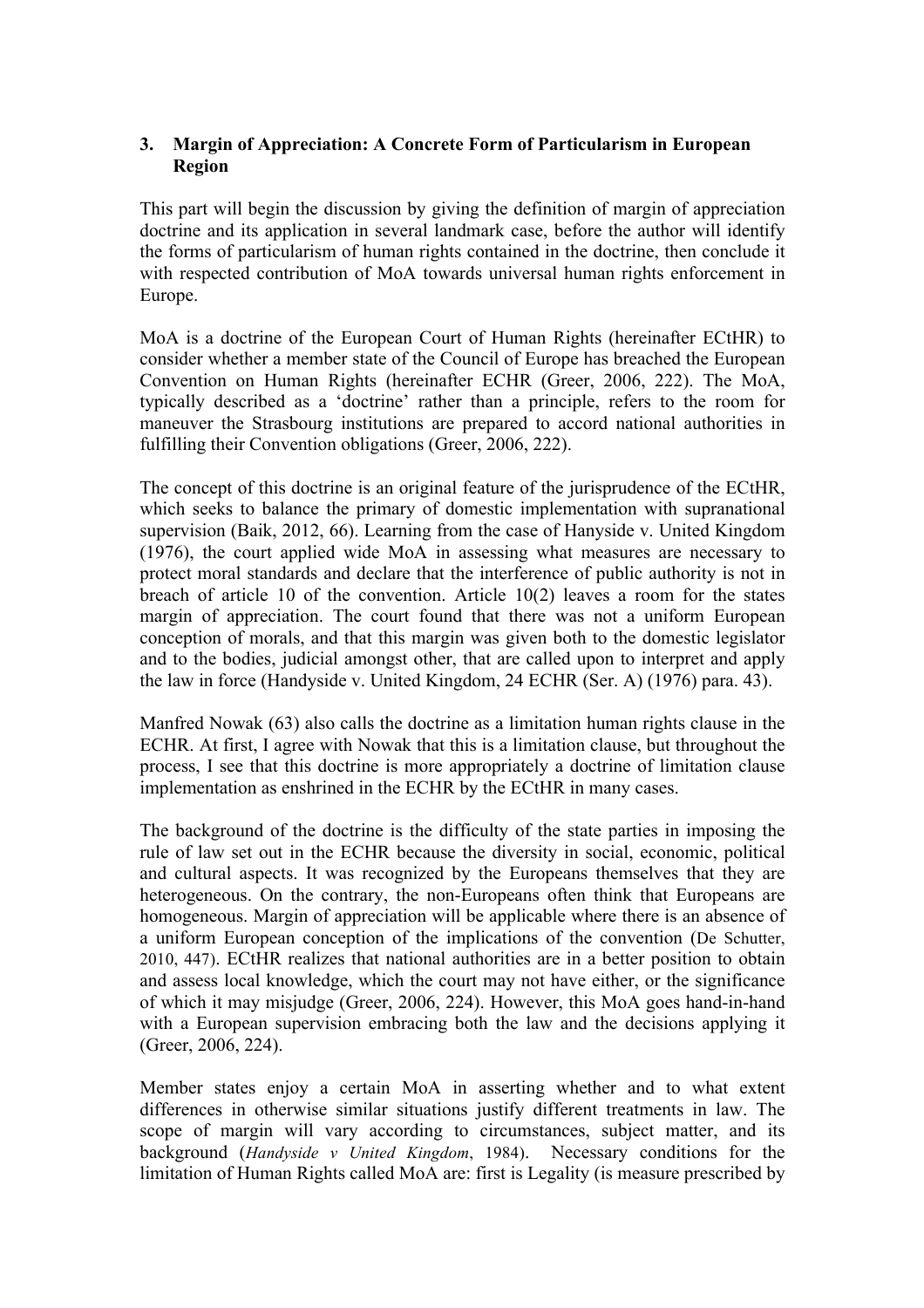law?); second, Proportionate to the legitimate aim; third is necessity in a democratic society. What has been always criticized are: Are the measures proportionate? How to define that it is necessary in a democratic society?

Since drawing the line between difference and discrimination involves matters of social policy (which includes cultures, economic, and politics), the width of the MoA 'will vary according to the circumstances, the subject matter and its background' (Greer, 2006, 222). Therefore, there are wide and narrow margin of appreciation.

As Simor and Emmerson show in Steven Geer, the width of the margin of appreciation will vary according to 'such factors as the nature of the Convention right in issue, the importance of the right for the individual, the nature of the activity involved, the extent of the interference, and the nature of the state's justification'. However, it involves weighing difficult and controversial political, rather than judicial, questions (Greer, 2006, 224). I will elaborate more on the following cases. The wide margin of appreciation usually applies in matters of moral, particularly on matter of belief. The national authorities enjoy this wide margin of appreciation to limit their citizen religion and belief pursuant to their specific need as to condition mentioned previously.

Article 9 ECHR rules about the freedom of thought, conscience and religion. It also contains the limitation of this rights as stated in paragraph 2: **"**Freedom to manifest one's religion or beliefs shall be subject only to such limitations as are prescribed by law and are necessary in a democratic society in the interests of public safety, for the protection of public order, health or morals, or for the protection of the rights and freedoms of others".

In *Vergos versus Greece* case (2004): Vergos wanted to establish a praying house on a land he owned. Greece did not give permission even though it was in its own land and for his religious manifestations. The Court found that there was no violation of Article 9, as states have MoA in matter of town planning. In the *Sahin vs. Turkey* case, a case of headscarf banning in the university or any other public areas in Turkey. The Court found that it was justified because Turkey had proposed to be a secular state (Greer, 2006, 98).

In *Norris* case, the court found that there was no violation of article 8 of the ECHR. Irish government ruled the prohibition against homosexual conduct. Norris thought that Ireland had been intervened against his right to privacy enshrined in article 8 ECHR. Court argued that the intervention was not a violation of Article 8, but was necessary to protect the moral values growing in Ireland (especially Catholics) (Nowak, 65). The court applied narrow MoA in this case. I strongly criticize that the court judgment in *Sahin* and other related cases of manifestation of the religion is not in accordance with the principle of necessity in a democratic society. The judgment in the *Sahin* case could be criticized for having too readily endorsed Turkish fears about Islamic fundamentalism gaining a toehold in national public institutions (Greer, 2006, 98). Pluralism is an indivisible part of a democratic society, so why should it be forced to be homogeny?

On the contrary, the *Lopez Ostra* case, the Court put the protection of individual at the frontier and applied wide MoA (Mowbray, 2004, 183). The court stated that: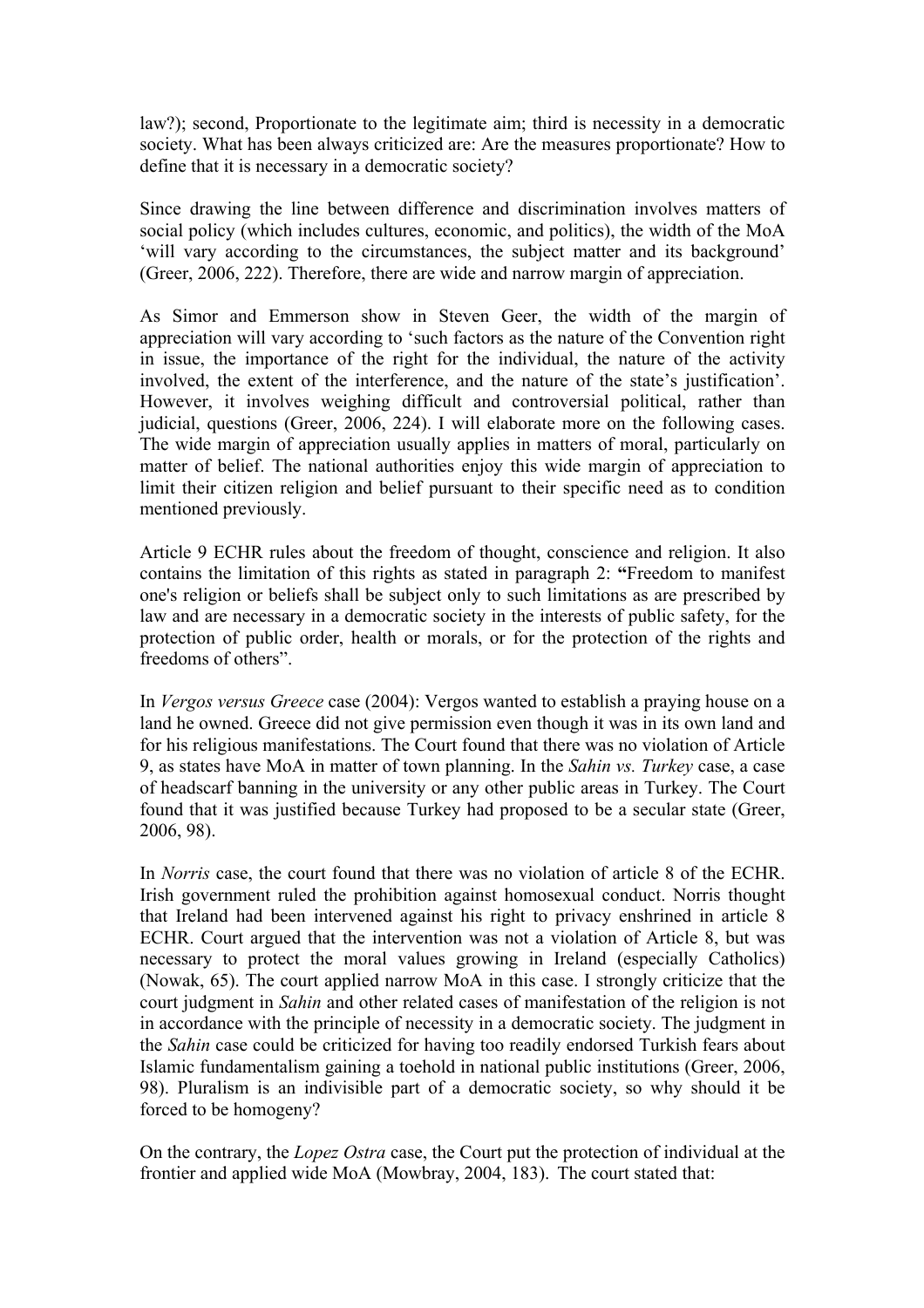"Having regard to the foregoing, and despite the margin of appreciation left to the respondent State, the Court considers that the State did not succeed in striking a fair balance between the interest of the town's economic well-being - that of having a waste-treatment plant - and the applicant's effective enjoyment of her right to respect for her home and her private and family life." (*Lopez Ostra v. Spain*, 1994)

There have been certain developments since 1986 in the law of some of the member States of the Council of Europe. However, reports accompanying the resolution adopted by the European Parliament on 12 September and Recommendation 1117 (1989) adopted by the Parliamentary Assembly of the Council of Europe on 29 September 1989—both of which seek to encourage harmonization of laws and practices in this field- reveal, as the Government pointed out, the same diversity of practice. Accordingly, in regard to the existence of no common ground between the member States, this is still an area in which they enjoy a wide margin of appreciation. In particular, it cannot at present be said that a departure from the Court's earlier decision is warranted in order to ensure that the interpretation of Article 8 of ECHR on the point at issue remains in line with present day conditions (Mowbray, 2004, 133).

# **4. Margin of Appreciation Doctrine: some Lessons Learned for ASEAN in universalizing AHRD**

The application of the doctrine of Margin of Appreciation in the cases discussed above shows that the universal values of human rights, enshrined in the ECHR, have nothing in common and no uniformity in terms of its application. Onder Bakircioglu emphasizes that "margin of appreciation" refers to the power of a Contracting State in assessing the factual circumstances, and in applying the provisions envisaged in international human rights instruments (Bakircioglu, 711).

The diversity of application of this doctrin by the ECtHR is a fact that there is no homogenousity among European States (Rachminawati and Syngellakis, 2012, 108). It was designed to provide flexibility in resolving conflicts emerging from diverse social, political, cultural and legal traditions of Contracting States within the European context (Bakircioglu, 711).

The application of human rights under the EctHR, as described in the previous part, clearly shows the application of the concept of particularism from the viewpoint of the Universalist. The ECtHR provides room for States to carry out legitimate human rights restrictions (Legality, proportionate to the legitimate aim, and Necessary in a democratic society) taking into account the social, cultural, economic and political conditions. Those restrictions were then assessed by the Court whether it is just or not, whether there is a violation of the convention or not.

Moreover, ECtHR subjectivity in assessing any justification restrictions, regardless of whether the inconsistency is due to a sharp assessment of any conditions are different for each case or background of political interests or values, - the Margin of Appreciation was never consistent. However, dynamism is a fundamental value of the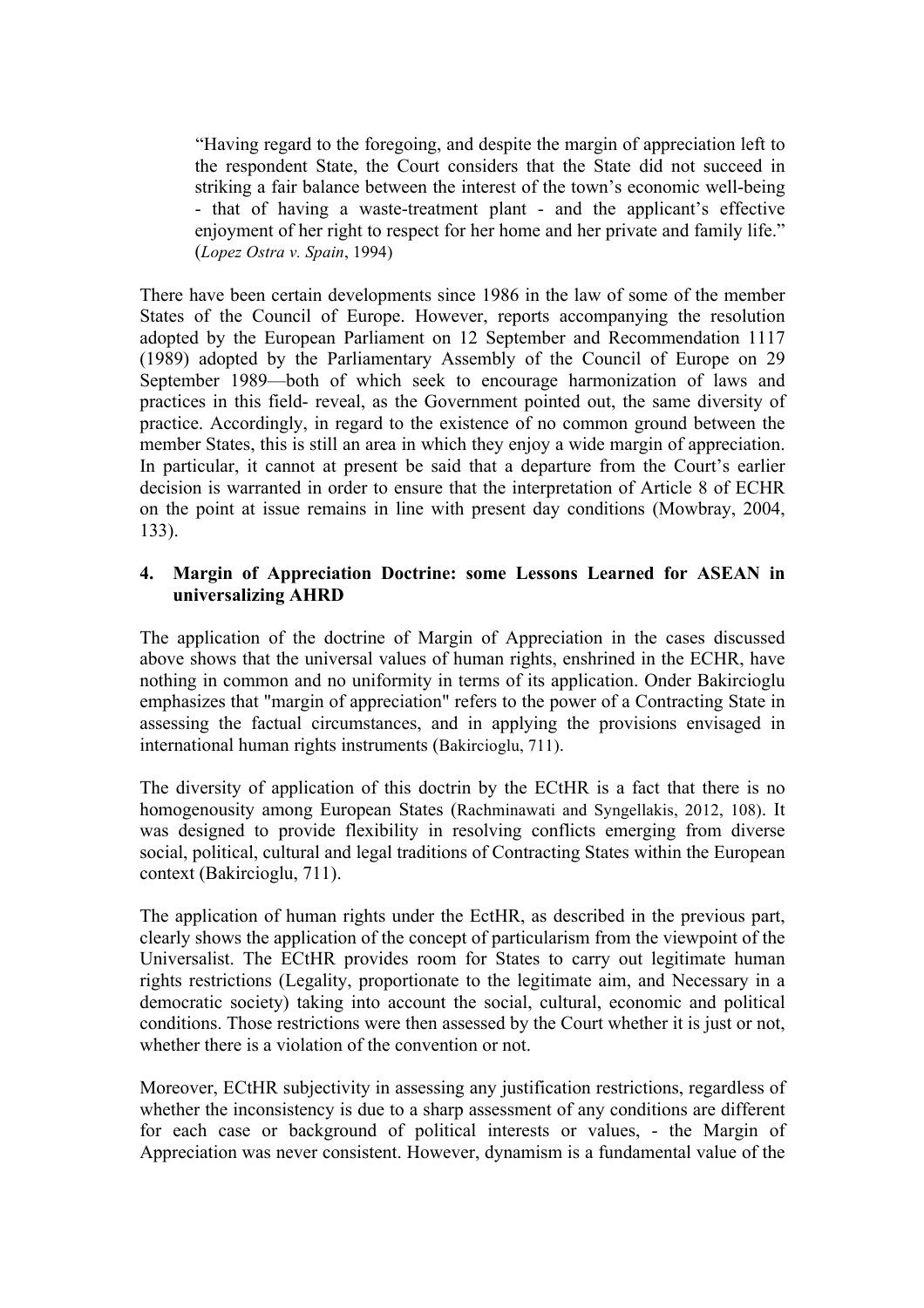law because the law has to grow dynamically pursuant to the development of society (Tümay, 2008, 210).

The application of limitations on human rights is still a contentious issue since the problem is still not being answered. This takes precedence on the right or democracy or human rights principles such as non-discrimination principles, principles of subsidiary, and the principle of proportionality (Nowak, 63) and positive obligation. Steven Greer concludes that the basic principle of human rights is mediate between the 'rights', 'democracy', and 'priority' principles. Furthermore, the principles of proportionality and strict/absolute necessity determine the strength of the 'priority' principle in different contexts. The principles of review, commonality, evolutive, dynamic, and autonomous interpretation derive from the 'rights' principle, while the margin of Appreciation doctrine (strictly interpreted) derives from the 'democracy' principle (Greer, 2006, 213).

Mahoney in Steven Greer deems that the margin of appreciation provides the appropriate degree of judicial restraint. However, it contributes a lot to bridge and apply the convention (Greer, 2006, 214) since the principle of proportionality has also been read into the obligation undertaken by states in Article 3 of Protocol No. 1 to hold free elections (Greer, 2006, 217). It is for the Court to assess whether the States in doing such action is proportional or not.

Similar to Mahoney that the Margin of Appreciation will help the enforcement and implementation of the convention. Why so? Since in many cases, the Court uses the doctrine of margin of appreciation and the principle of proportionality to resolve conflicts between rights written in the Convention and between the 'European rights' and 'national rights, though there is no real scope for discretion on the part of national non-judicial authorities during and in the drafting of the convention (Greer, 2006, 220).

Accordingly, it is no longer appropriate to conflict universalism and particularism of human rights. The presence of the bridging margin of appreciation is a universal value. However, it is also a relative implementation and ideal concept in the protection and enforcement of human rights in Europe. What actually more important in the enforcement of human rights is the implementation of the principle of proportionality rather than absolute enforcement of universal human rights. The absolute enforcement of universal human rights would be counter-productive and the imposition and application of it are forms of the real human rights violations.

Despite its contribution, the shortcomings of the doctrine of Margin of Appreciation have still remained. The need for the articulation of solid and foreseeable criteria is not only crucial for the future existence of the doctrine, but also for the legal certainty as well. Without it, the confidence in European Convention system cannot be maintained. However, it should be kept in mind that States Parties have increasingly incorporated the European Convention into their domestic legal systems, i.e., a more harmonized judicial system will prevail in the near future among the Member States. In other words, the MoA doctrine, to a certain extent, might lose its importance in the near future, for the absence of a European common ground in certain areas will no longer be an obstacle for the Court to exercise its supervisory function effectively.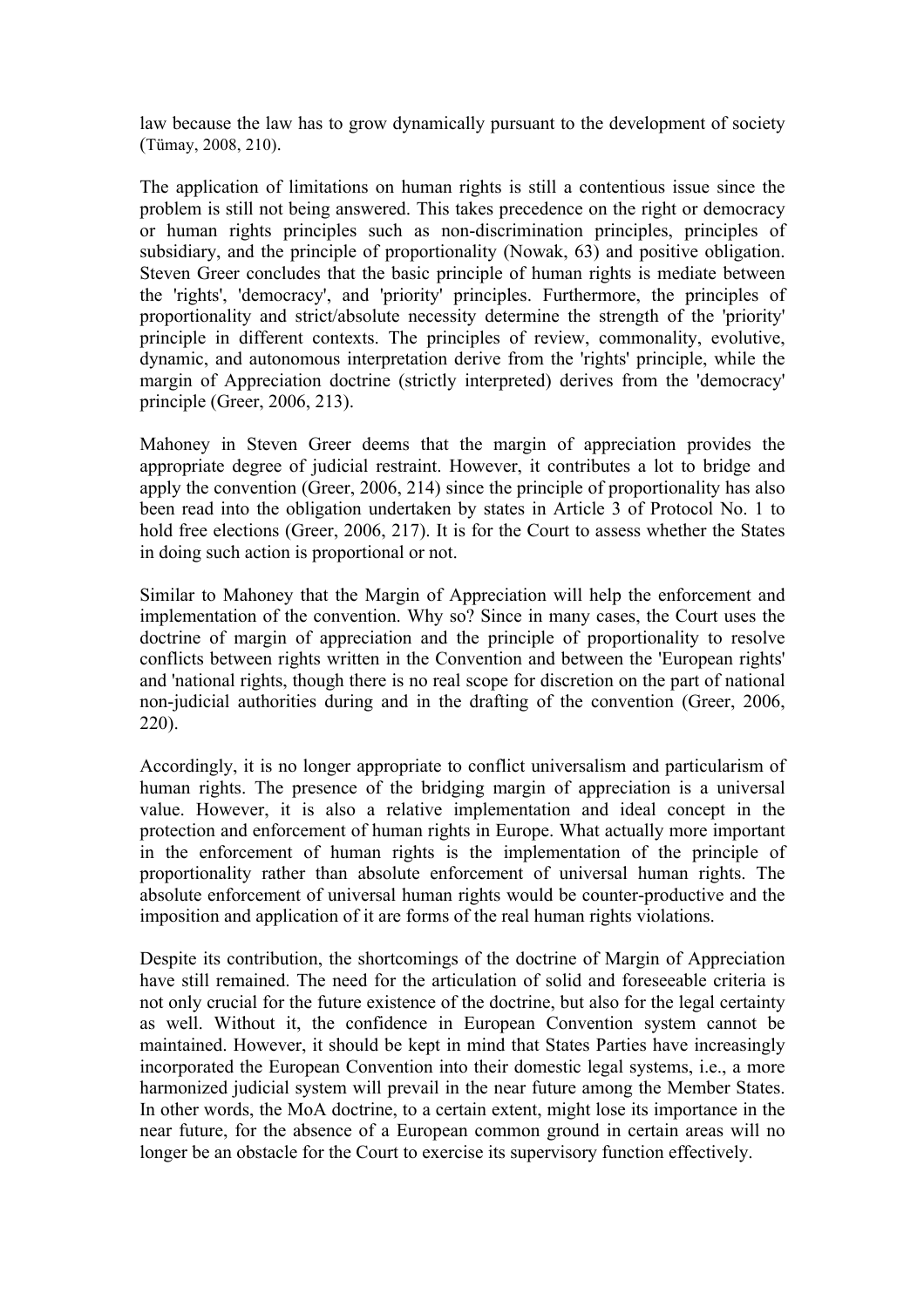Nevertheless, today the doctrine can be used as an effective tool for the better enforcement of Convention rights, since the rich legal and cultural traditions of the Member States of Council of Europe present considerable difficulties in the harmonious application of the Convention rights. It has been enriched with the participation of former socialist countries (Bakircioglu, 732).

As frequently stated in this paper, ECtHR relies on the fact that national authorities are in a better position to obtain and assess local knowledge, which the court may either lack, or the significance of which it may misjudge (Greer, 2006, 213). However, this MoA goes hand in hand with a European supervision embracing both the law and the decisions applying it (De Schutter, 2010, 334).

In response to those theses above, ASEAN needs to have an ASEAN Human Rights Court (Rachminawati and Syngellakis, 2012, 121) whose jurisdiction is to assess whether member states apply the Asian values enshrined in the ADHR proportionately pursuant to international human rights law. Judges of ASEAN Court of Human Rights are required to have a broad knowledge concerning the condition of each member states economically, socially, politically and culturally. AICHR does not seem to be able to play this function and role respectively (Rachminawati, 2014).

Asia [including ASEAN countries) is the only area in the world that does not have a human rights court, despite the potential human rights system is indeed emerging (Baik, 2012, 1). European countries have showed that their human regional system have developed its aim to supplement global human rights institution (Baik, 2012, 1). The expansion of regional human rights system is largerly based on the impressive performance demonstrated by the institution in Europe and in the Americas (Baik, 2012, 2).

As in Europe with its margin of appreciation, Asian values to be developed by the ASEAN Court of Human Rights is considered an influential source of law. It concludes that the experience of Europe has proved that regional institution can promote and protect human rights with higher standards than the global system do (Baik, 2012, 2). The promotion and the protection of human rights in European region could not be separated from the application of human rights by the Court. Margin of appreciation doctrine is believed as an important element in realization and effectiveness of human rights. Europe makes available flexible remedy measures and enhanced implementation of the norms when domestic institutions violate or neglect human rights (Baik, 2012, 2).

# **5. Conclusion**

I believe the successful experience in European system with its margin of appreciation negates the presumption that the recognition of particularity of human rights will harm the universality of human rights. This optimism, however, must be accompanied with the establishment of human rights mechanism including the human rights court.

This paper concludes and reiterates that human rights should be universally accepted. However, to avoid the reluctance of this universal value of human rights in South East Asian region, the incremental acceptance of the principle is needed – its particularity of human rights; particular in terms of application. The acceptance of Asian values in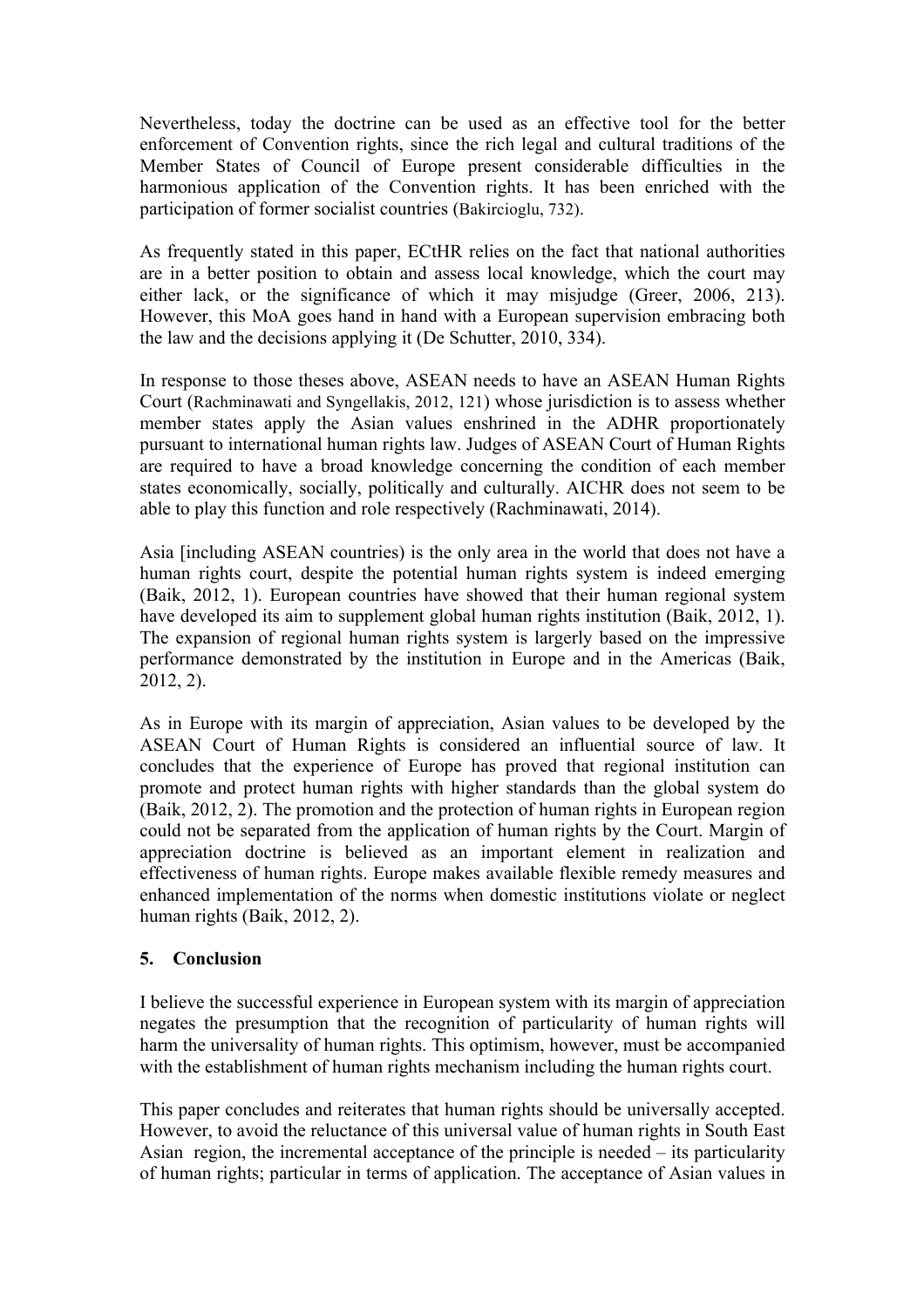ADHR could bridge the reluctances. As in the Europe, ASEAN could also put international human rights standard in their region.